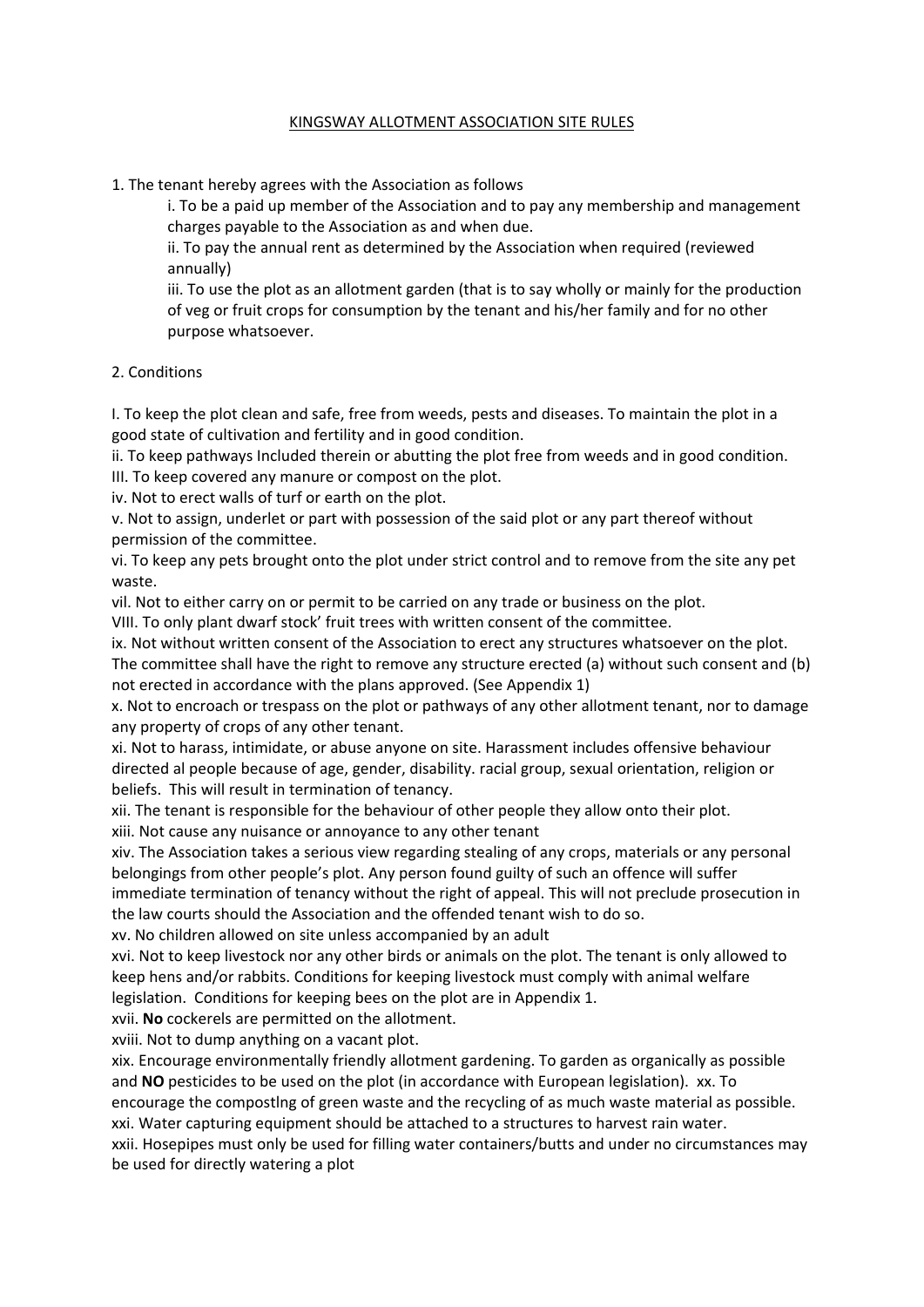xxiii. No barbed wire to be used on the plot.

xxiv. No materials, gravel, sand or clay to be taken, sold or removed from the plot

xxv. To secure and lock the entrance gate to the allotment site and to secure and lock containers and communal buildings.

xxvi. To notify the secretary of the Association of any change in address within 14 days after such a change has occurred.

xxvii. Not to park any vehicles on the track of the allotment areas except for the purpose of loading or unloading.

xxviii. All new members to complete a 3 month probationary period.

xxix. All sheds and structures are to be maintained and in a reasonable and safe condition. Any property of the plotholder is their responsibility

xxx. Tenants are aware of their own duty of care as part of the tenant agreement and to report to committee any matters of health and safety.

## 3. Bonfires

Allotment fires are the cause of many complaints. We need the co‐operation of all tenants to avoid such problems. Repeated complaints may result In the termination of a tenancy.

The environmental protection act of 1990 states to cause a statutory nuisance as a result of smoke or fumes is an offence and the local authorities Environmental Health Dept can take action to secure the abatement of such nuisance.

I. Keep the use of bonfires to a minimum (compost as much as possible)

Il. Only materials generated from the plot can be burnt, not materials brought from elsewhere.

Ill. Produce a hot quick fire using only dry materials that will emit the minimum of smoke and use a metal incinerator

IV. Accelerants such as petrol, oil or paraffin must not be used.

V. Be aware of wind direction and avoid smoke reaching and causing a nuisance to neighbouring properties and other tenants.

VI. Bonfires are not to be left unattended.

VII. No inorganic waste to be burnt (plastics etc.)

Viii. If a justified complaint is received the fire must be extinguished immediately.

IX. Bonfires should not be lit before two hours before sunset.

4.lnspectlonprocedures

I. To permit at all reasonable times any member, officer or authorized agent of the council or member of the Association committee to enter the plot for the purpose of inspecting the plot and carrying out risk assessment for health and safety purposes.

II The Association committee shall inspect and monitor plots on a regular basis and shall contact the tenant if the plot is being neglected or approaching an unsatisfactory condition.

Ill. The Association committee shall try to establish if the tenant is experiencing particular difficulties and if any help can be given. If help is needed or if the tenant is having difficulties contact the committee for help before a dirty plot notice is given.

IV. If a dirty plot notice is issued the tenant has four (4) weeks notice to bring the plot up to an acceptable standard. If this is not achieved the tenant shall be given notice to quit (termination of tenancy) of twenty eight days (28). The 28 days notice Is to enable the tenant to clear the plot of crops and equipment

V. 1f the tenant does not remove their crops and equipment in the allotted time (28 days) the committee shall become owner of all the property and shall have a right to dispose of it as the committee shall determine.

5 The tenancy hereby created shall continue until determined in any of the following manners .